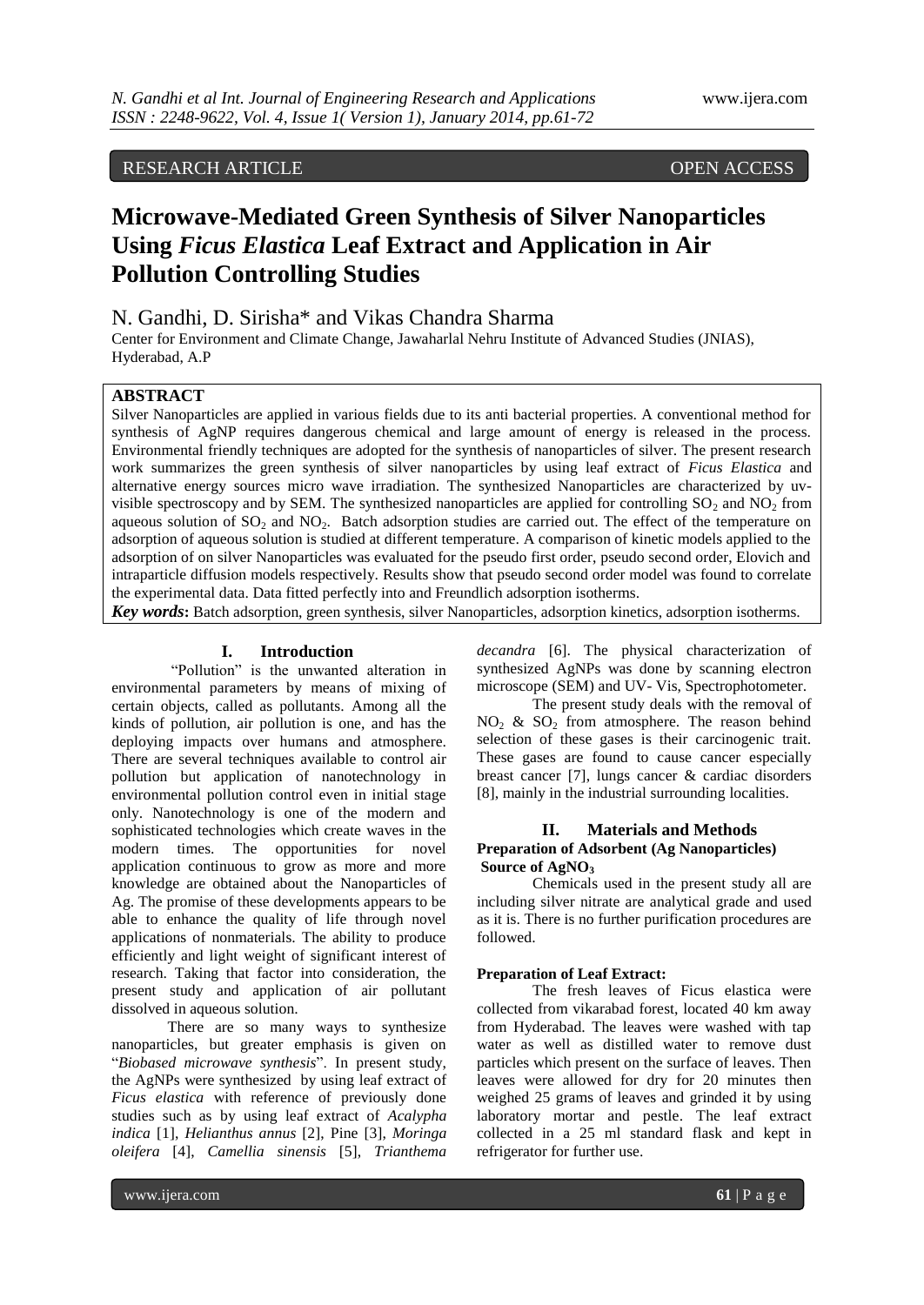#### **Preparation of Silver Nanoparticles:**

Many techniques, including chemical and physical means, have been to prepare metal nanoparticles, such as chemical reduction using a reducing agent, electrochemical reduction, photo chemical reduction and heat evaporation method. Not only physicists and chemists, but also the biologists are highly interested in synthesizing nanoparticles of different shapes and sized by employing bio-based synthesis of nanometals using plant leaf extracts. In the present study to the 25 ml leaf extract 100 ml of 0.1 M AgNO<sub>3</sub> solution was added and kept it in microwave oven at 180 watts for 30 minutes. Formations of silver nanoparticles were checked by using UV-vis spectrophotometer (Lambda Scientific Spectrophotometer) at regular intervals. This naturally occurring nanoparticles are generated by the erosion and chemical degradation of plants [9].

#### **Characterization of Silver Nanoparticles:**

The characterization technique involves UVvis absorption spectra, Scanning Electron Microscope (SEM), Fourier transform infrared spectroscopy (FT-IR).

#### **Preparation of Standard Samples:**

A 100 ppm stock solution of Sulphite prepared by dissolving 0.1575 gm of Analytical grade Sodium sulphite in double distilled water and made up to 1000 ml with double distilled water. A 100 ppm stock solution of nitrite prepared by dissolving 177 mg of Analytical grade sodium nitrite in 1000 ml standard flask and made up to the mark with double distilled water. From the stock solution of Sulphite and Nitrite the working standards are prepared by taking appropriate quantities to get the desire concentration of  $SO_2$  and  $NO_2$ . The working standards are treated with silver nanoparticles and checked for percentage removal by using Uv-Vis Spectrophotometer. Batch Adsorption Studies are carried out for the removal of  $SO_2$  and  $NO_2$ . The percentage removal of  $SO_2$  and  $NO_2$  is calculated by using the following formula.

% Removal = Initial Concentration – Final Concentration X 100

Initial Concentration

#### **Experimental Procedure:**

In the present study an attempt has been made to suggest a new method application on green synthesized silver nanoparticles in air pollution controlling technologies. Batch adsorption experiments were adopted for the removal studies. The estimation of  $SO<sub>2</sub>$  is done by west geak method and  $NO<sub>2</sub>$  estimation by NEDA method. The experiments are conducted with respect to contact

time, effect of  $SO_2$  concentrations, silver nanoparticles dosage and temperature effect.

#### **Effect of Contact time and Kinetic models:**

Contact time plays an important role in designing the system [10]. The initial (before batch adsorption) and final (after batch adsorption) concentrations of  $SO<sub>2</sub>$  and  $NO<sub>2</sub>$  are determined at regular time intervals i.e. 5, 10, 15, 20, 30, 40, 45, 50 and 60 minutes. In order to investigate the mechanism of adsorption several kinetic models were tested including pseudo first order kinetic model, the Elovich model and pseudo second order kinetic model for batch adsorption studies [11].

#### **Effect of Initial concentrations of SO<sup>2</sup> on Silver nanoparticles:**

Different concentrations of aqueous solutions of  $SO<sub>2</sub>$  were studied with a constant amount of adsorbent (silver nanoparticles) and constant contact time. The initial and final concentrations of SO<sup>2</sup> were determined by spectrophotometer. The results are given in figure-12.

#### **Effect of Adsorbent Dosage:**

To a series of constant concentrations of  $SO<sub>2</sub>$  solutions, different amount of adsorbent were added and allowed it for batch adsorption for 60 minutes to get equilibrium. After batch adsorption samples were tested for percentage removal by using spectrophotometer.

#### **Effect of Temperature**

To study the effect of temperature, the experiments are conducted at following temperature 0, 20, 40, 60, 80 and 100  $^{o}$  C.

Initial screenings have been done by taking both  $SO<sub>2</sub>$ and  $NO<sub>2</sub>$  separately. Finally it was observed that decrease in  $SO<sub>2</sub>$  concentration but there is no change in  $NO<sub>2</sub>$  concentration. It means silver nanoparticles do not have the capacity to remove aqueous  $NO<sub>2</sub>$ solution. So effects of contact time, concentration and adsorbent dosage have done by taking only with  $SO<sub>2</sub>$ solution.

# **III. Results and Discussion UV- Visible Analysis of Silver Nanoparticles**

The distinctive colors of colloidal silver are due to a phenomenon known as Plasmon absorbance. Incident light creates oscillation in conduction electrons on the surface of the nanoparticles and electromagnetic radiation is absorbed. The spectrum of clear brownish green colloidal silver from the synthesis. The Plasmon resonance produces a peak near 400 nm. It is already been reported that the absorption spectrum of aqueous  $AgNO<sub>3</sub>$  only solution exhibited  $\lambda$  max at about 220 nm where as silver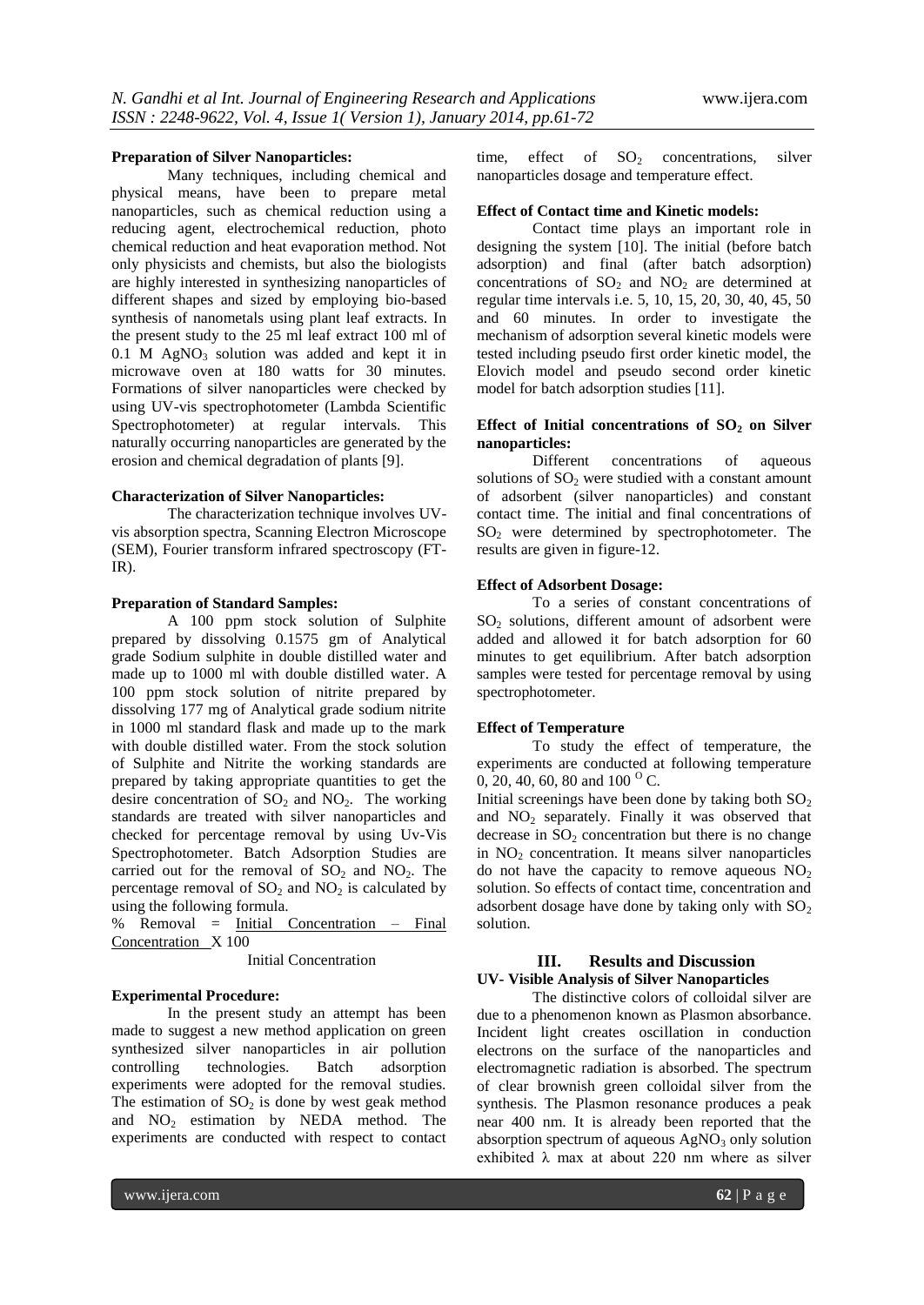nanoparticles  $\lambda$  max at about 430 nm [2]. The wavelength of the Plasmon absorption maximum in a given solvent can be used to indicate particle size. If the  $\lambda$  max in between 395 nm- 405 nm then the size of the particle is in between 10-14 nm, if the  $\lambda$  max 420 nm then the particle size is in between 35-50 nm and the  $\lambda$  max 438-440 indicates that the formed nanoparticles are around 60-80 nm in size.

Thus, color change of the solution clearly indicated the formation of AgNPs. The color intensity of the cell filtrate with  $AgNO<sub>3</sub>$  was sustained even after 24 h incubation, which indicated

that the particles were well dispersed in the solution, and there was no obvious aggregation .All these reactions were monitored by ultraviolet-visible spectroscopy of the colloidal AgNPs solutions. The ultraviolet-visible spectra of the cell filtrate with  $AgNO<sub>3</sub>$  showed a strong broad peak at 430 nm which is surface Plasmon resonances (SPR band), which indicated the presence of AgNPs (Figure). These results were consistent with the reports of Verma et al 2010 [12]. The intensity of the SPR band steadily increased from 15 min to 25 min as a function of time of reaction.



**Figure-1: Graphical form of absorbances for synthesis of AgNPs by using Ficus elastica leaf extract**



**Figure-2: Graphical form of Relationship between**  $\Box_{\text{max}}$  **and time of introduction**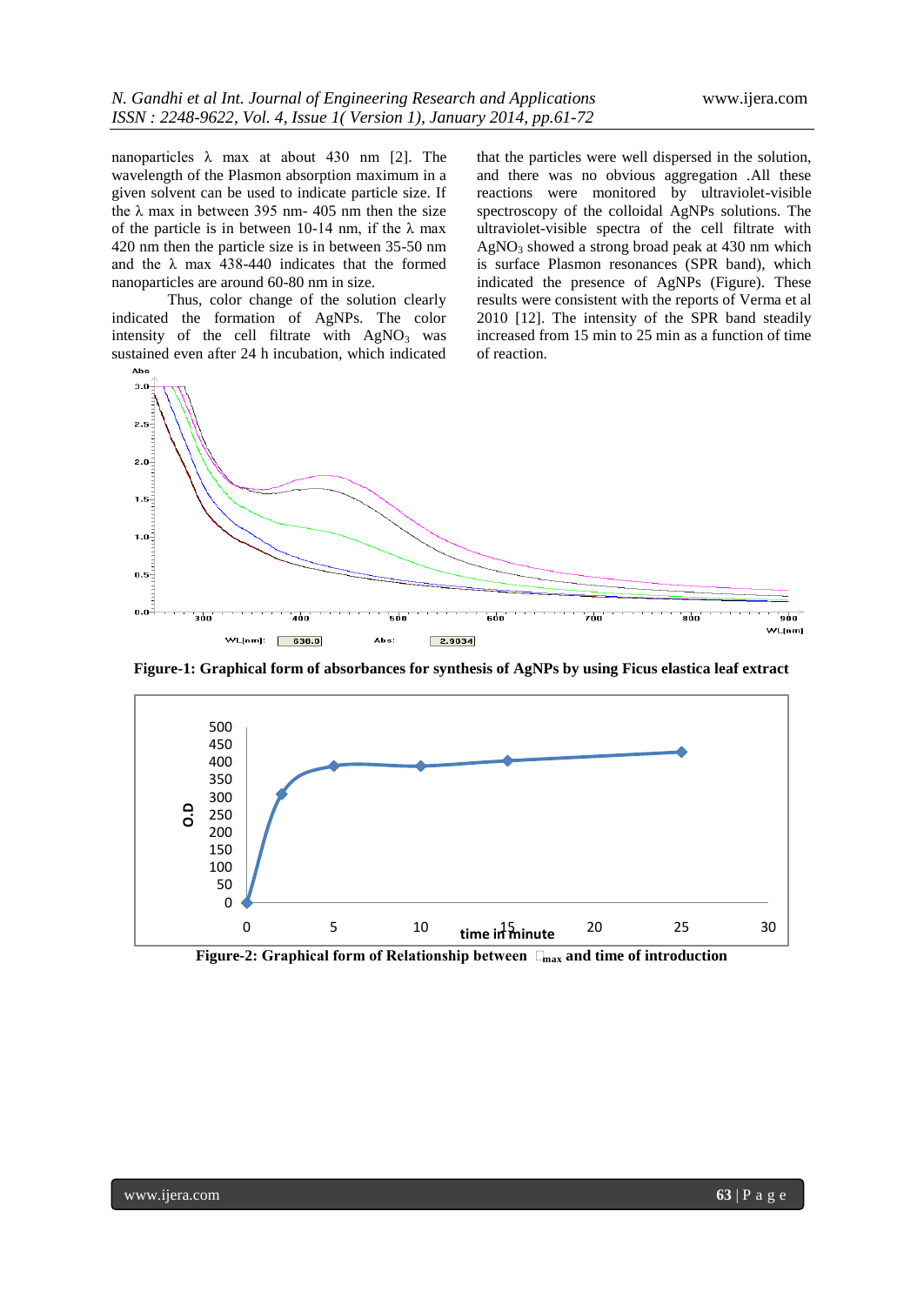

**Figure-3: Change in colour of Ficus elastica leaf extract during nanoparticle synthesis**

From the figure-3 and graph it was concluded that the formed particles are silver nanoparticles with the size around 50-60 nm. The application of AgNPs was highly dependent on the chemical composition, shape, size, and monodispersity of particles [13] to broaden the application scope; the AgNPs obtained were systematically characterized using SEM and FT-IR analysis. Through the SEM analysis, the particles were spherical and polydisperse with an average size of 50 nm, and the majority of the particles were less than 50 nm.

#### **Particle Size Measurement using SEM**

Silver nanoparticles that produced the spectrum were examined using Scanning Electron Microscopy. A sample of silver nanoparticles from freshly prepared clear brownish green solution was centrifuged at 8000 rpm for 5 minutes and redispersed in distilled water. This procedure was repeated three times and the remnant pellets were dried and powdered for SEM analysis. A thin film of the sample was prepared by dissolving a portion of the powdered particle in sterile distilled water on small glass cover slip and set on a copper stab for electron microscopy. The results are given in figure-4.



**Figure-4: SEM image of synthesized silver nanoparticles. Fourier transforms infrared spectroscopy (FTIR) Analysis**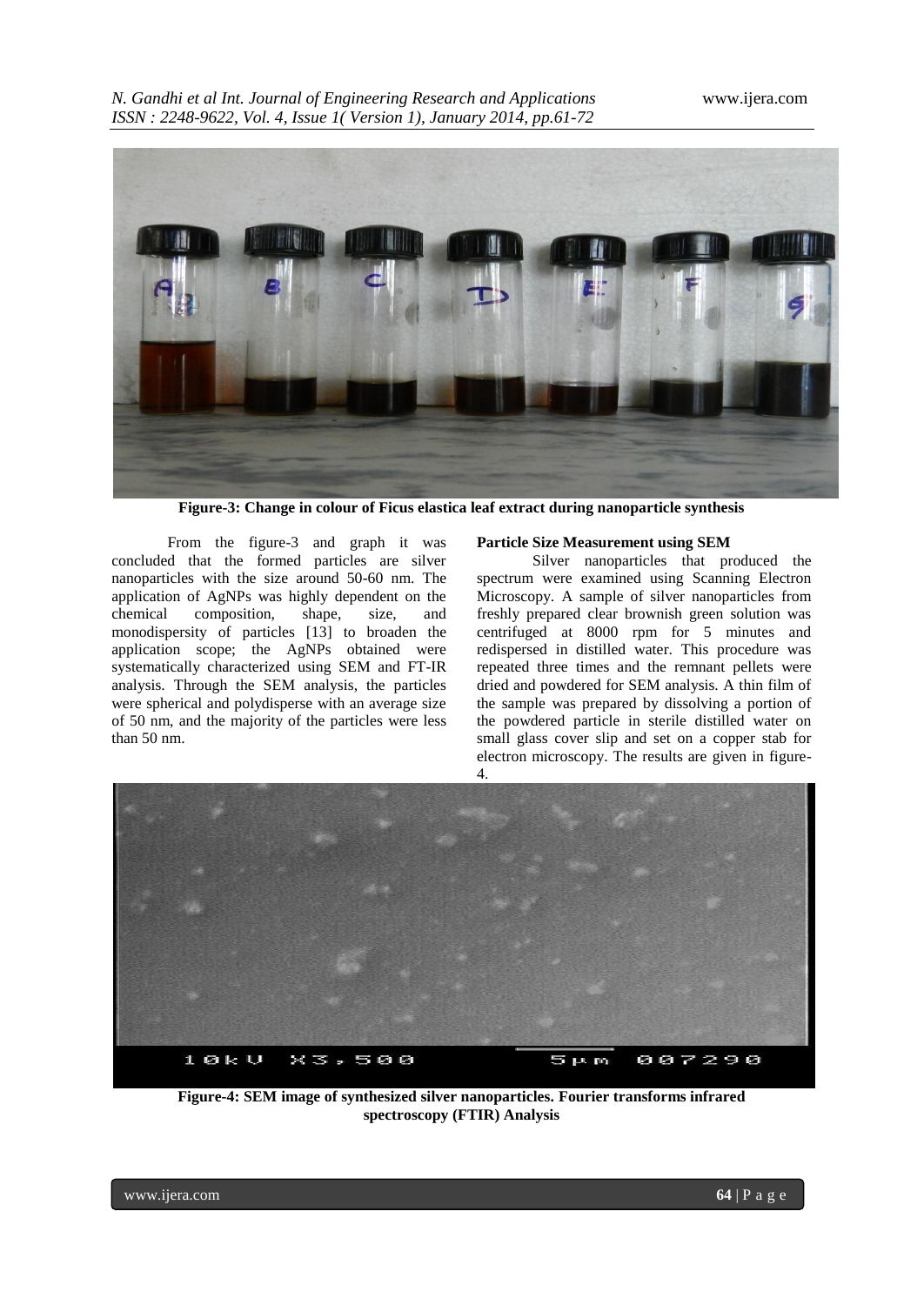

**Figure-5: FT-IR analysis plot of Synthesized Silver Nanoparticles:**

FTIR studies are carried for identifying the bio molecules responsible for capping and reducing AgNPs from the extract. The peaks at 3436.9 and 2917.1 were due to the stretching of primary and secondary amides respectively [14]. The peaks at these two regions are characteristic of proteins that

are responsible for the reduction of metal ions when using leaf extract. The peaks arise due to carbonyl stretch and N-H stretch in vibrations in the amide linkage of the proteins. The study confirms amino groups and peptide bonds of proteins form a capping agent and maintaining the stability [15-17].

# **3.1 Effect of Contact time and Kinetic studies**



**Fig- 6: Variation of contact time on SO<sup>2</sup> removal**

From the figure-6, it was observed that the percentage removal of aqueous  $SO<sub>2</sub>$  is increasing with increase in contact time and it became constant at optimum contact time [18]. The experiment was performed taking three different concentration of  $SO<sub>2</sub>$ solution and checked for contact time effect and it is showing same results for all three different concentrations. The initial rapid adsorption showed a very slow approach to equilibrium. The nature of adsorbent and its available sorption sites affected the

time needed to reach equilibrium [19], for silver nanoparticles this time was 5 minutes.

#### **Kinetic Studies**

In order to check the kinetic parameters of removal of  $SO_2$  using silver nanoparticles, the experimental data were tested with pseudo first order kinetic model, pseudo second order kinetic model and Elovich kinetic model. This adsorption kinetics is used to investigate the mechanism and the rate controlling steps of adsorption. The mechanism of adsorption involves the chemical reaction of functional groups present on the surface of the adsorbent and the adsorbate, temperature [20].

### **Pseudo first order kinetic model**

This model explains that the rate of change of solute uptake with time is directly proportional to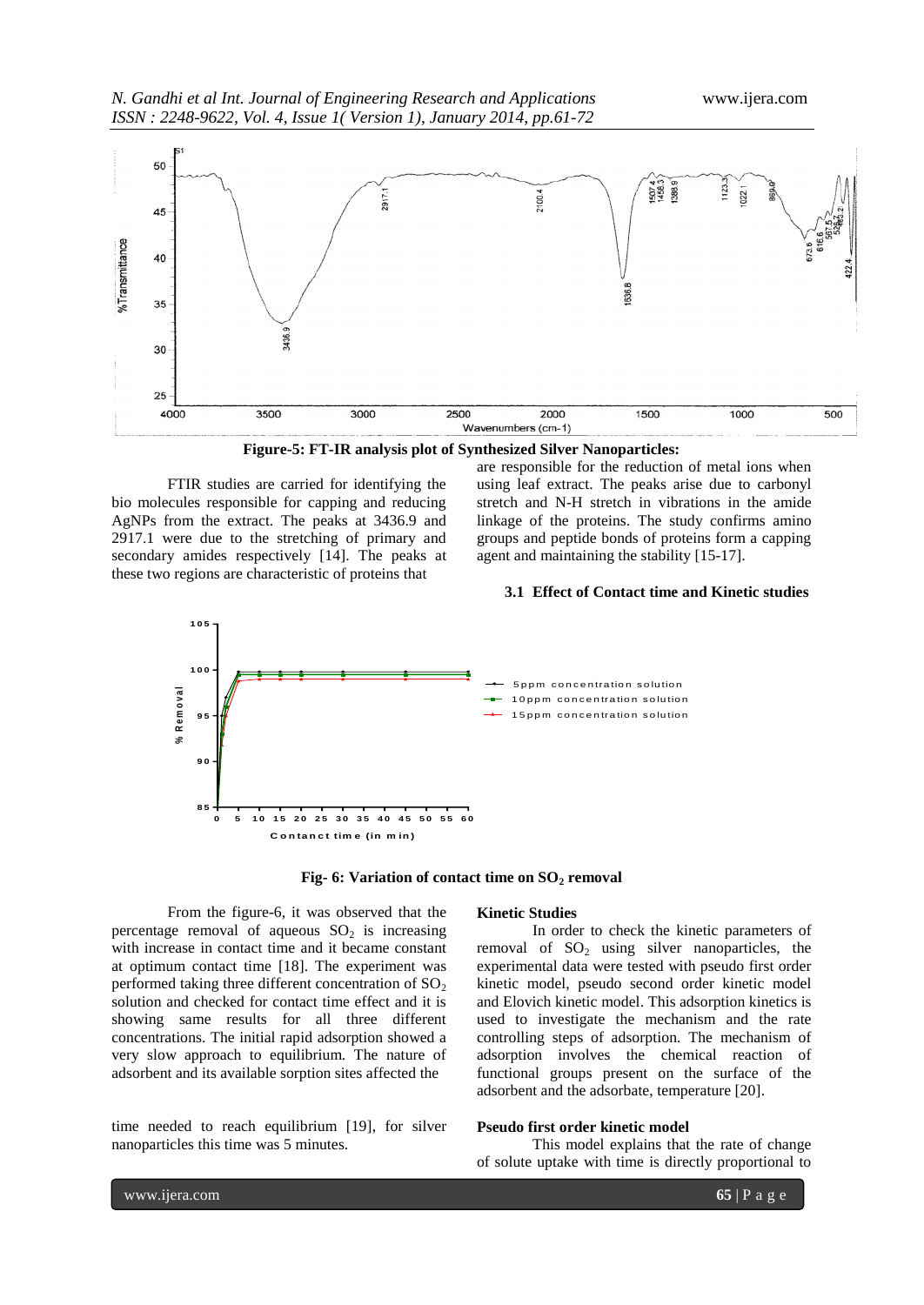difference in saturation concentration and the amount of solid uptake with time [21]. The plot of log  $(q_e$  $q_t$ ) versus t should give a straight line with slope of –  $k/2.303$  and intercept log  $q_e$ . Where qe and  $q_t$  are the amount of  $SO<sub>2</sub>$  adsorbed at equilibrium and at contact time t. From the slope and intercept of the plot the

adsorption rate constant and equilibrium adsorption capacity were calculated [20]. From the graph (Figure- 7) and statistical report (Table-1) it was observed the present study removal of  $SO_2$  by silver nanoparticles is following pseudo first order kinetic model.



**Figure- 7: Graphical representation of Pseudo first order kinetic model**

#### **Pseudo Second order kinetic model**

The pseudo second order kinetic order equation expressed as

 $t/q_t = 1 + t/q_e$  $k_2q_e^2$ 

Where  $k_2$  is the rate constant of pseudo second order adsorption  $(g/mg$  min) and  $q_e$  is the equilibrium adsorption capacity (mg/gm) [22]. Figure-8 shows the pseudo second order plot for the adsorption of  $SO<sub>2</sub>$  using silver nanoparticles at different initial concentration at room temperature.

When the pseudo second order kinetic is applicable, the plot of  $t/q_t$  against t should give a linear relationship from which  $k_2$  and  $q_e$  determined respectively from the intercept and slope of the plot. The figure showing the plot of pseudo second order kinetic model with linear relation. The  $r^2$  values are higher than the values of pseudo first order kinetic model. It is observed form the figure that the adsorption of  $SO<sub>2</sub>$  by silver nanoparticles perfectly fits to the pseudo second order kinetic model.



**Figure- 8: Graphical representation of Pseudo second order kinetic model**

#### **Elovich Model**

The Elovich model equation is generally expressed as [23-24]  $dq_t/d_t = \alpha \exp(-β q_t)$ Where:  $\alpha$  is the initial adsorption rate (mg·g<sup>-1</sup>·min<sup>-1)</sup>  $β$  is the desorption constant (g·mg<sup>-1</sup>) during any one experiment.

If the adsorption of aqueous  $SO_2$  solution by silver nanoparticles fits to the Elovich model, a plot of  $q_t$  versus In(t) should give a linear relationship with a slope of ( $1/β$ ) and an intercept of  $1/β$  In ( $αβ$ ). The results of Elovich plot for the adsorption of  $SO_2$ by silver nanoparticles at various initial concentrations are given in figure-9. Form the table-1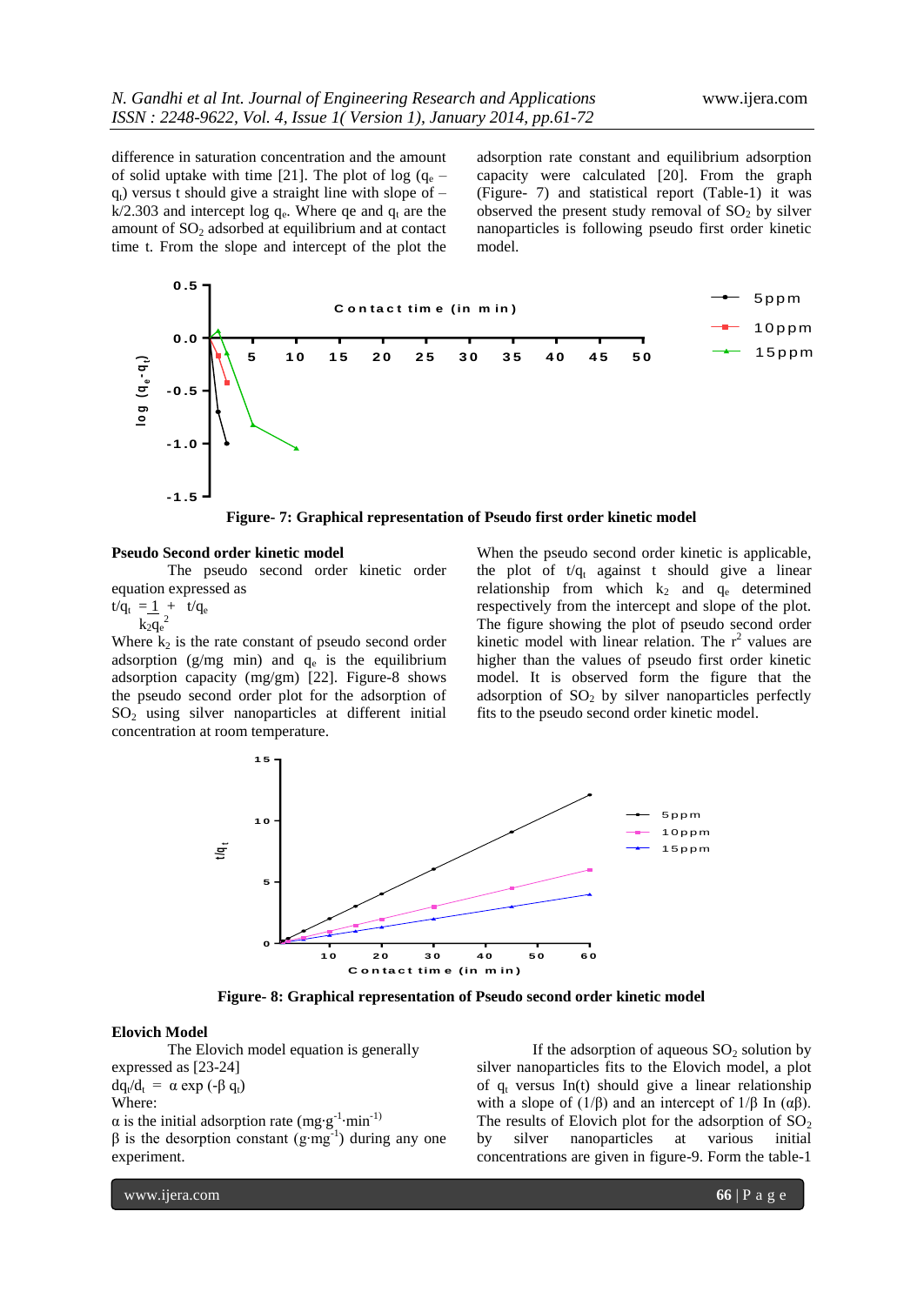and figure-9 it was observed that the Elovich model does not fit for the adsorption of  $SO_2$  by silver nanoparticles. The Elovich model mainly applicable for chemical adsorption kinetics [25].



**Figure- 9: Graphical representation of Elovich kinetic model**

#### **Intra particle diffusion model analysis**

The adsorption of aqueous  $SO<sub>2</sub>$  solution by silver nanoparticles fits into pseudo second order kinetic model. To find out the adsorption mechanism the data is tested with intra particle diffusion model. Adsorption is a multi step process involving transport of the solute molecules from the aqueous phase to the surface of the solid particulates followed by diffusion into the interior of the pores [20]. Assuming that the rate is controlled by pore and intra particle diffusion, the amount adsorbed  $(q_t)$  is proportional to the  $t^{1/2}$ , as shown below

 $q_t = k_{id}t^{1/2} + I$ 

where  $q_t$  is the amount of  $SO_2$  adsorbed (mg/g) at time t (min), and I is the intercept (mg/g).  $k_{id}$  and I values are obtained from the slopes and intercept of the linear plot. Figure-10 represents the plots of  $q_t$ versus  $t^{1/2}$  for adsorption of SO<sub>2</sub> by silver nanoparticles at various initial  $SO<sub>2</sub>$  concentrations. From the figure and table it was observed that the adsorption mechanism is not fits to intra particle diffusion model.



# **Figure-10: Intraparticle diffusion plots for the removal SO<sup>2</sup> by silver nanoparticles. 3.2 Effect of Initial Concentration of SO<sup>2</sup> on AgNps**

The Adsorptive removal of  $SO<sub>2</sub>$  from aqueous solution is purely depends on the concentration  $SO_2$  and available binding sites of adsorbent and its nature. If the concentration of  $SO<sub>2</sub>$ is increased the percentage of removal might be

increase or decrease. In present study (Figure-11) the percentage removal of aqueous  $SO_2$  solution is decreases with increase in initial concentration of  $SO<sub>2</sub>$  solution [26]. However at higher concentration the available sites of adsorption becomes fewer and the percentage of removal is decrease.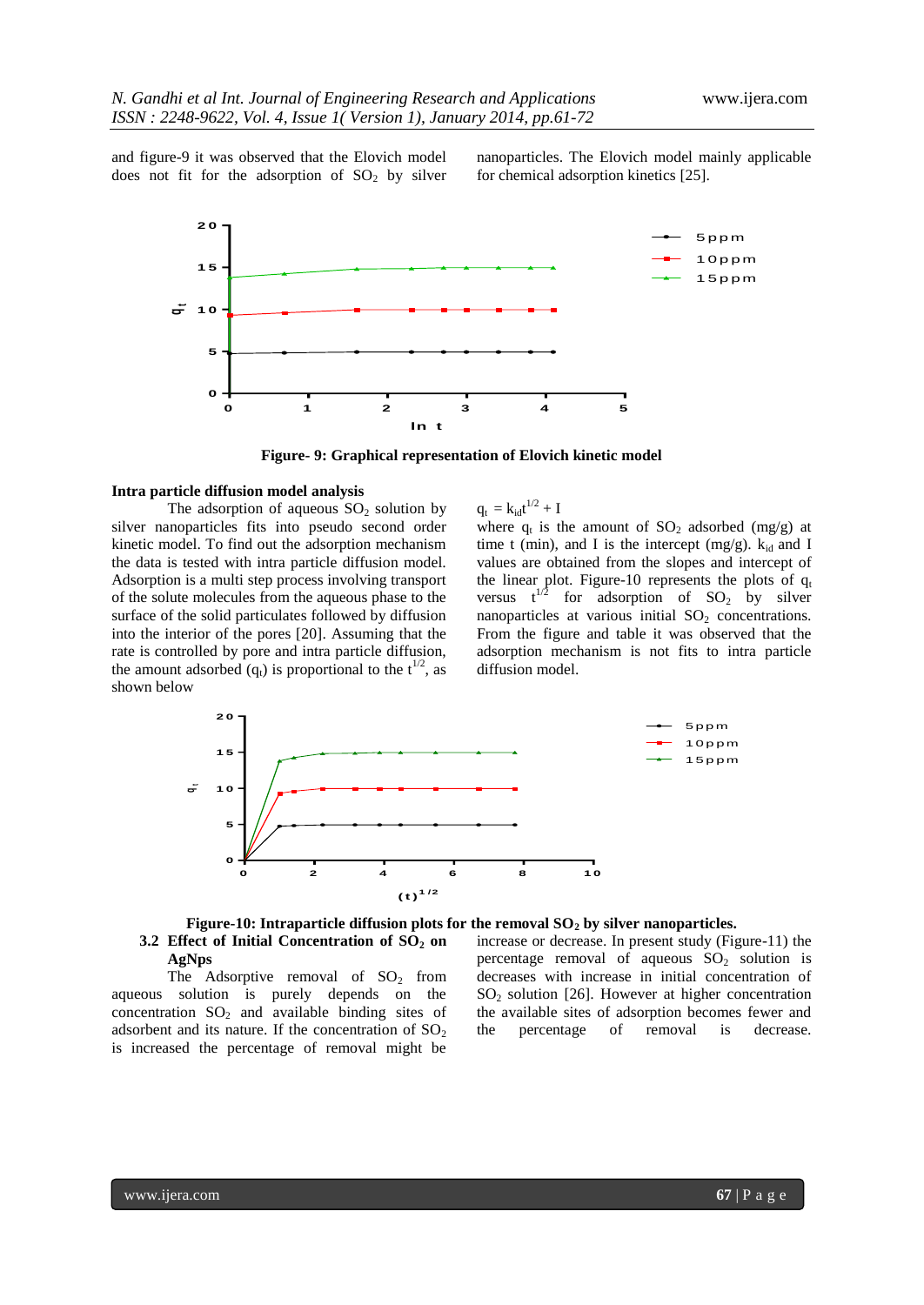

**Figure-11: Effect of initial SO<sup>2</sup> concentration on adsorption process**

#### **3.3 Effect of Adsorbent Dosage**

Figure- shows the effect of adsorbent dosage on the percentage adsorption. From the figure it was observed that the percentage removal of aqueous  $SO<sub>2</sub>$ is increasing with increase adsorbent dosage and it became constant at optimum adsorbent dosage of 0.3

gm/ 100 ml of 10 ppm concentrated solution. The reason behind this study the initial concentration of  $SO<sub>2</sub>$  is constant and the amount of silver nanoparticles are varies so the availability of binding sites are more.



**Figure-12: Effect of adsorbent dosage on SO<sup>2</sup> removal**

#### **3.4 Effect of Temperature**

Temperature has an important effect on the process of adsorption. The percentage of  $SO<sub>2</sub>$ adsorption is studied as a function of temperature. The results obtained are presented in figure-13 at temperatures of  $0^{\circ}$ C,  $40^{\circ}$ C,  $60^{\circ}$ C,  $80^{\circ}$ C and  $100^{\circ}$ C.

The decrease in percentage of adsorption with rise in temperature may be due to desorption caused by an increase in the available thermal energy. Higher temperature induces higher mobility of the adsorbate causing desorption [27].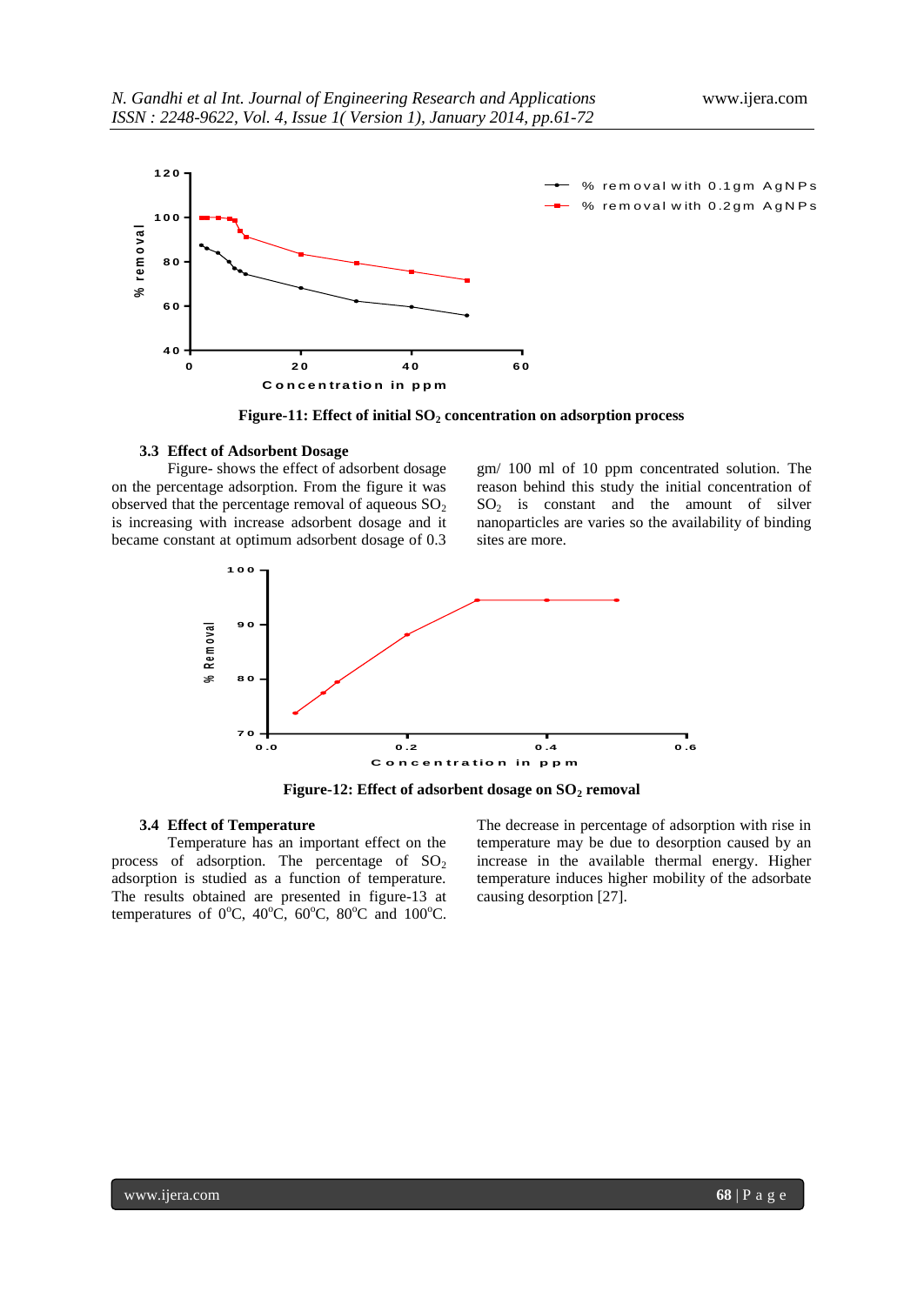

**Figure- 13: Effect of Temperature on Adsorption of SO<sup>2</sup>**

#### **3.5 Adsorption isotherms 3.5.1 Langmuir adsorption isotherm**

The Langmuir adsorption isotherm is the best known linear model to determine the adsorption parameters. Langmuir model represented by following equation

$$
q_e = \underline{K_L \ C_e} = \ \underline{Q_0 b C_e} 1 + b_L C_e \qquad 1 + b_L C_e
$$

The linearized form of Langmuir adsorption isotherm is as follows

$$
C_e \, = \frac{1}{Q_0 b_L} + \left( 1/Q_0 \right) \, C_e
$$

Where  $q_e$  is the amount adsorbed at equilibrium (mg/g),  $Q_0$  is the monolayer adsorption capacity (9mg/g), C<sub>e</sub> the equilibrium concentration of adsorbate (mg/L) and  $b<sub>L</sub>$  is the Langmuir constant related to energy adsorption. The figure-14 shows the plot of  $C_e/q_e$  against  $C_e$ . Values of  $Q_0$  and  $b_L$  are in table-2. From the figure-14 and table-2 it was observed that the adsorption isotherm studies of removal of  $SO<sub>2</sub>$  by silver nanoparticles does not fit for the Langmuir isotherm.



**Figure-14: Langmuir adsorption plot for SO2 removal at different temperature**

#### **3.5.2 Freundlich adsorption isotherm**

The Freundlich equation is an empirical relationship describing the adsorption of solute from liquid to a solid surface. The Freundlich equation is expressed as

 $q_e = k_f C_e 1/n$ 

The linear form of Freundlich equation is as follows Log  $q_e = log k_f + 1/n$  (log  $C_e$ )

Where  $k_f$  is the Freundlich adsorption capacity and n is the adsorption intensity. A plot of  $log q_e$  versus  $log$  $C_e$  gives a linear line with slope of  $1/n$  and intercept of log  $k_f$  given in table-2. From the figure-15 and table-2 it was observed that the adsorption of aqueous  $SO<sub>2</sub>$  at different temperature perfectly fits in to Freundlich isotherm. The  $r^2$  value and ASS, values are more comparing to Langmuir isotherms.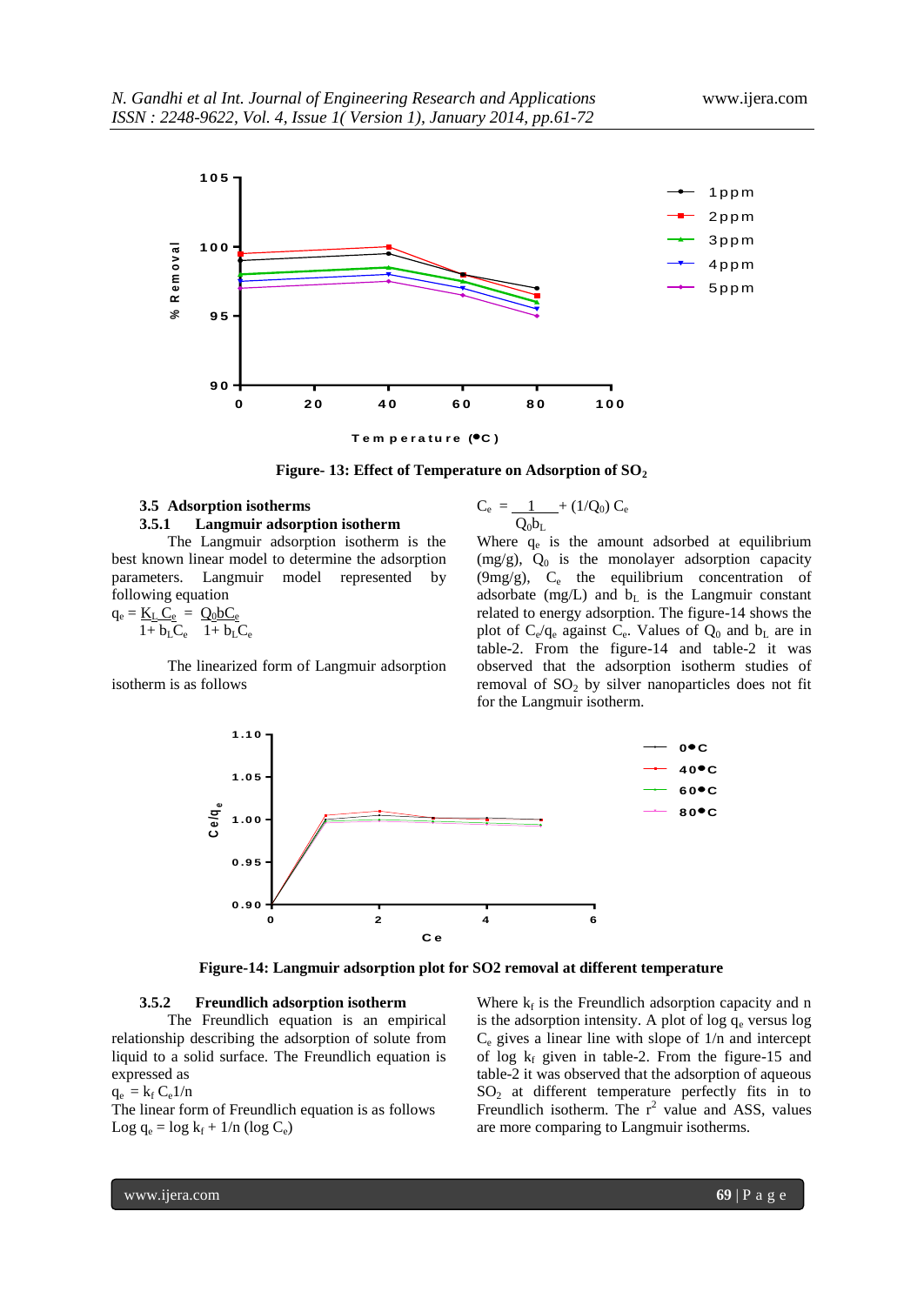

**Figure-15: Freundlich adsorption isotherm plots of SO<sup>2</sup> removal at different temperature**

**3.5.3 Temkin adsorption isotherm**



**Figure-16: Temkin adsorption isotherm plots of SO<sup>2</sup> removal at different temperature.**

Temkin adsorption isotherm is studied by takes into account he interactions between adsorbents and metal ions to be adsorbed and is based on the assumption that the free energy of sorption is a function of the surface coverage [28]. The linear form of the Temkin isotherm is represented as:  $q_e = B \ln A + B \ln C_e$ 

Where  $C_e$  is the equilibrium concentration of the adsorbate in mg/L,  $q_e$  is the amount of adsorbate adsorbed at equilibrium (mg/g),  $RT/b_T = B$  where T is the temperature  $(K)$  and  $R$  is the ideal gas constant  $(8.314 \text{ J mol}^{-1}\text{K}^{-1})$  and A and b<sub>T</sub> are constants. Figure-16 showing relation between  $C_e$  and  $q_e$ , from the figure-16 and table-2 it was observed that the adsorption of  $SO<sub>2</sub>$  by silver nanoparticles is following Temkin adsorption isotherms.

| S.No | Parameters     | $SO_2$ concentration              | $SO2$ concentration          | $SO2$ concentration         |
|------|----------------|-----------------------------------|------------------------------|-----------------------------|
|      |                | (5 ppm/L)                         | (10 ppm/L)                   | $(15$ ppm/L)                |
|      |                | Pseudo first order kinetic model  |                              |                             |
| 01   | $R^2$          | 0.999                             | 0.999                        | 0.8751                      |
|      | <b>ASS</b>     | 0.0                               | 0.0                          | 0.1062                      |
|      | $K_1$          | 0.0625                            | 0.0835                       | 0.1054                      |
|      |                | Pseudo Second order kinetic model |                              |                             |
| 02   | $\mathbb{R}^2$ | 0.999                             | 0.999                        | 0.999                       |
|      | <b>ASS</b>     | 0.0505                            | 0.0389                       | 0.0167                      |
|      | $K_2$          | $3.8196 \times 10^{-3}$           | $10.2208 \text{ X } 10^{-3}$ | $5.4111 \text{ X } 10^{-3}$ |
|      |                | <b>Elovich model</b>              |                              |                             |
| 03   | $R^2$          | 0.6788                            | 0.6921                       | 0.7867                      |
|      | <b>ASS</b>     | 0.01285                           | 0.1484                       | 0.3015                      |
|      | $\alpha$       | $3.067 \times 10^{-6}$            | $4.2026 \times 10^{-6}$      | $2.3743 \times 10^{-6}$     |
|      |                | 92.2509                           | 27.173                       | 19.033                      |
|      | www.ijera.com  |                                   |                              | $70$   P a g e              |

**Table-1: Kinetic parameters for adsorption of Aqueous SO<sup>2</sup> by Silver Nanoparticles**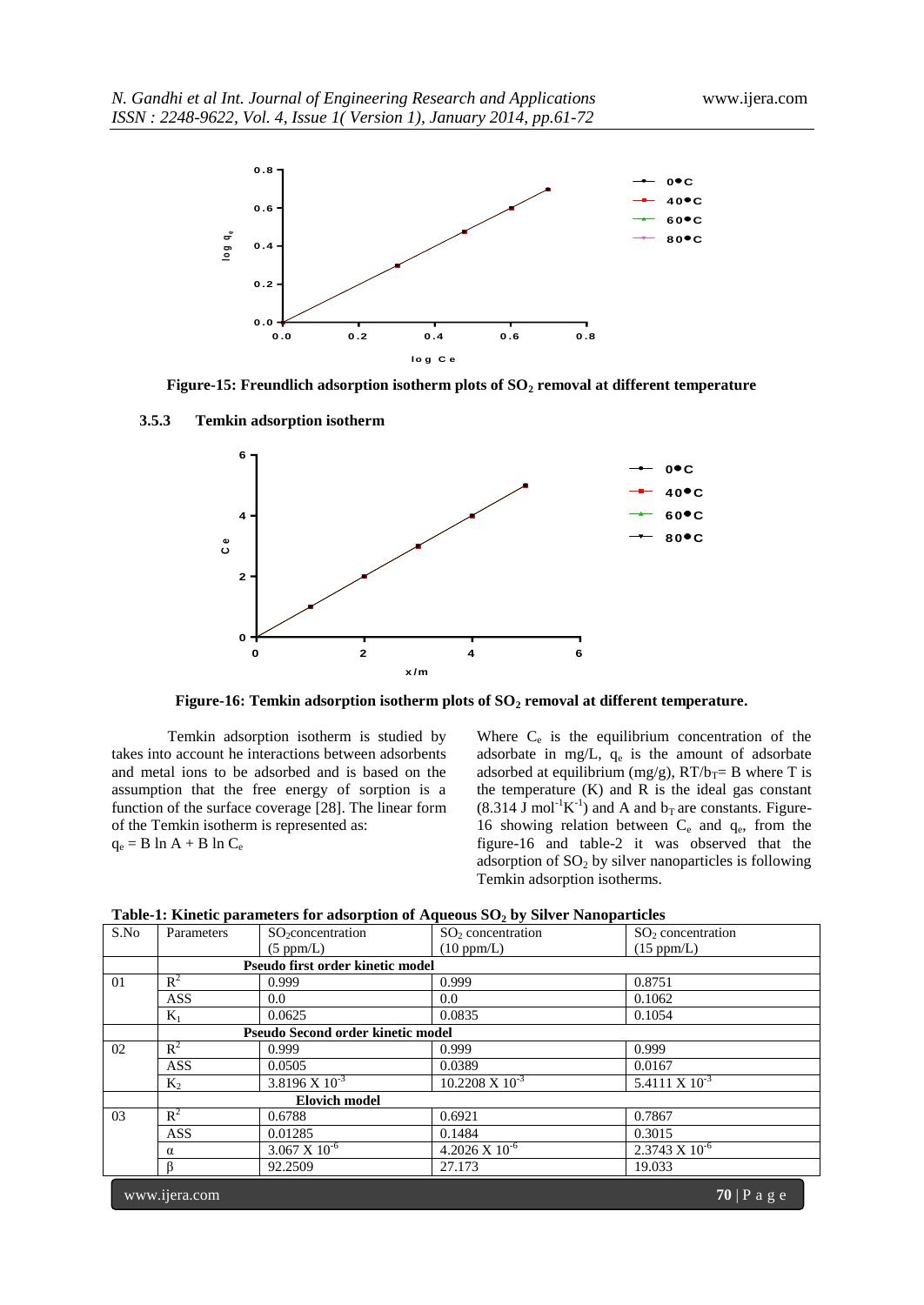|    | Intraparticle diffusion model |          |         |         |  |  |
|----|-------------------------------|----------|---------|---------|--|--|
| 04 | $R^2$                         | 0.4286   | 0.4409  | 0.5370  |  |  |
|    | ASS                           | 0.02285  | 0.2695  | 0.6546  |  |  |
|    | $K_{id}$                      | 0.03969  | 0.1363  | 0.2124  |  |  |
|    |                               | 0.008685 | 0.02982 | 0.04648 |  |  |

|  |  |  |  |  |  |  |  | Table-2: Isotherm kinetics for adsorption of Aqueous $SO_2$ by Silver Nanoparticles |
|--|--|--|--|--|--|--|--|-------------------------------------------------------------------------------------|
|--|--|--|--|--|--|--|--|-------------------------------------------------------------------------------------|

| S.No | Temperature °C<br>Parameters          |                                   |           |           |           |           |  |  |
|------|---------------------------------------|-----------------------------------|-----------|-----------|-----------|-----------|--|--|
|      |                                       | $\Omega$                          | 40        | 60        | 80        | 100       |  |  |
|      |                                       | <b>Temkin Adsorption Isotherm</b> |           |           |           |           |  |  |
| 01   | $R^2$                                 | 0.999                             | 0.999     | 0.999     | 0.999     | 0.999     |  |  |
|      | <b>ASS</b>                            | 0.0240                            | 0.0240    | 0.0240    | 0.0240    | 0.0240    |  |  |
|      | $a_T$                                 | 0.003618                          | 0.003618  | 0.003618  | 0.003618  | 0.003618  |  |  |
|      | $b_T$                                 | 0.001093                          | 0.001093  | 0.001093  | 0.001093  | 0.001093  |  |  |
|      | <b>Langmuir Adsorption Isotherm</b>   |                                   |           |           |           |           |  |  |
| 02   | $R^2$                                 | 0.05357                           | 0.05357   | 0.05357   | 0.05357   | 0.05357   |  |  |
|      | <b>ASS</b>                            | 0.01071                           | 0.01071   | 0.01071   | 0.01071   | 0.01071   |  |  |
|      | $Q_0$                                 | 0.002415                          | 0.002415  | 0.002415  | 0.002415  | 0.002415  |  |  |
|      | $b_L$                                 | 0.0007280                         | 0.0007280 | 0.0007280 | 0.0007280 | 0.0007280 |  |  |
|      | <b>Freundlich Adsorption Isotherm</b> |                                   |           |           |           |           |  |  |
| 03   | $R^2$                                 | 0.999                             | 0.999     | 0.999     | 0.999     | 0.999     |  |  |
|      | <b>ASS</b>                            | 0.0147                            | 0.0147    | 0.0147    | 0.0147    | 0.0147    |  |  |
|      | $k_f$                                 | 0.001236                          | 0.001236  | 0.001236  | 0.001236  | 0.001236  |  |  |
|      | $\mathbf n$                           | 0.002558                          | 0.002558  | 0.002558  | 0.002558  | 0.002558  |  |  |

# **IV. Conclusion**

In this study, silver nanoparticles are synthesized by *Ficus Elastica* using the alternative energy source of microwave irradiation. The AgNPs are highly stable AgNPs synthesized in the present study are capable of adsorbing  $SO_2$  molecules from aqueous solution and these AgNPs are inefficient in adsorbing  $NO<sub>2</sub>$ . The formation of silver nanoparticles is confirmed by SEM and spectrophotometrically. Investigation carried out on adsorption studies revealed that it is following Pseudo second order kinetics. Optimum dosage for 98% removal of  $SO<sub>2</sub>$  is equal to ecofriendly nontoxic energy saving method is employed in the synthesis of nanoparticles. The present study gives a new direction for developing a catalytic tube for controlling air pollutant  $SO<sub>2</sub>$  caused by petrol-drove vehicles.

#### **V. Acknowledgement**

The authors are sincerely thankful to Mrs. Sujatha Gangadhar, registrar JNIAS for her constant encouragement and for financial support for completing this project.

# **REFERENCES**

[1] C. Krishnaraj, E. G. Jagan, S. Rajasekar, P. Selvakumar P. T. Kalaichelvan, and N. Mohan, "Synthesis of silver nanoparticles using *Acalypha indica* leaf extracts and its antibacterial activity against water borne pathogens". *ELSEVIER International* 

*journal Colloids and Surfaces B:* Biointerfaces. Vol.76, pp. 50–56, 2010.

- [2] A. Leela, and V. Munusamy, "Tapping the unexploited plant resources for the synthesis of silver nanoparticles". *African Journal of Biotechnology* Vol. 7, no. 17, pp.3162-3165, 2008.
- [3] [J. Y. Song,](http://link.springer.com/search?facet-author=%22Jae+Yong+Song%22) and S. K. [Beom, "](http://link.springer.com/search?facet-author=%22Beom+Soo+Kim%22)Rapid biological synthesis of silver nanoparticles using plant leaf extracts". *[Bioprocess and](http://link.springer.com/journal/449)  [Biosystems Engineering](http://link.springer.com/journal/449)*, Vol.32, no[.1,](http://link.springer.com/journal/449/32/1/page/1) pp.79-84, 2009.
- [4] M. Shivashankar, and G. Sisodia, "Biosynthesis of silver nanoparticles obtained from plant extracts of *Moringa oleifera"*. *International journal of Life sciences Biotechnology and Pharma research* Vol. 1, no. 3, pp.65-70, 2012.
- [5] Y. Y. Loo, B. W. Chieng, M. Nishibuchi, and S. Radu, "Synthesis of silver "Synthesis of silver nanoparticles by using tea leaf extract from *Camellia sinensis"*. Dovepress *International Journal of Nanomedicine,* Vol. 6, no. 2, pp. 2-17, 2012.
- [6] R. Geethalakshmi, and D.V.L. Sarada, Synthesis of plant-mediated silver nanoparticles using *Trianthema decandra*  extract and evaluation of their anti microbial activities". *International Journal of Engineering Science and Technology.* Vol. 2, no. 5, pp.970-975, 2010.
- [7] M. Goldberg, C. Dan, R. Nancy, and L. France. 2010. *Environmental Health*